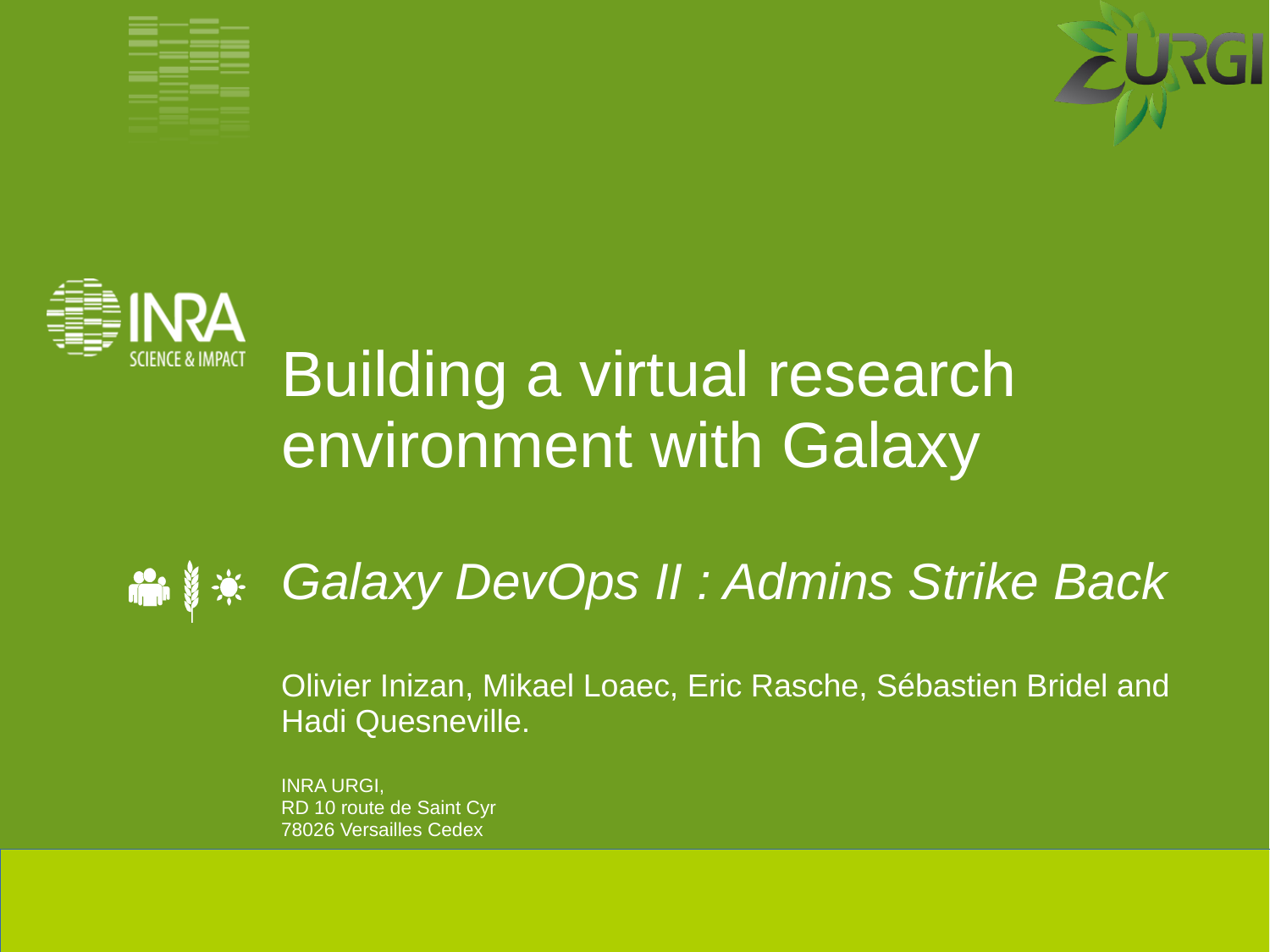



Mikael Loaec **Olivier Inizan** 

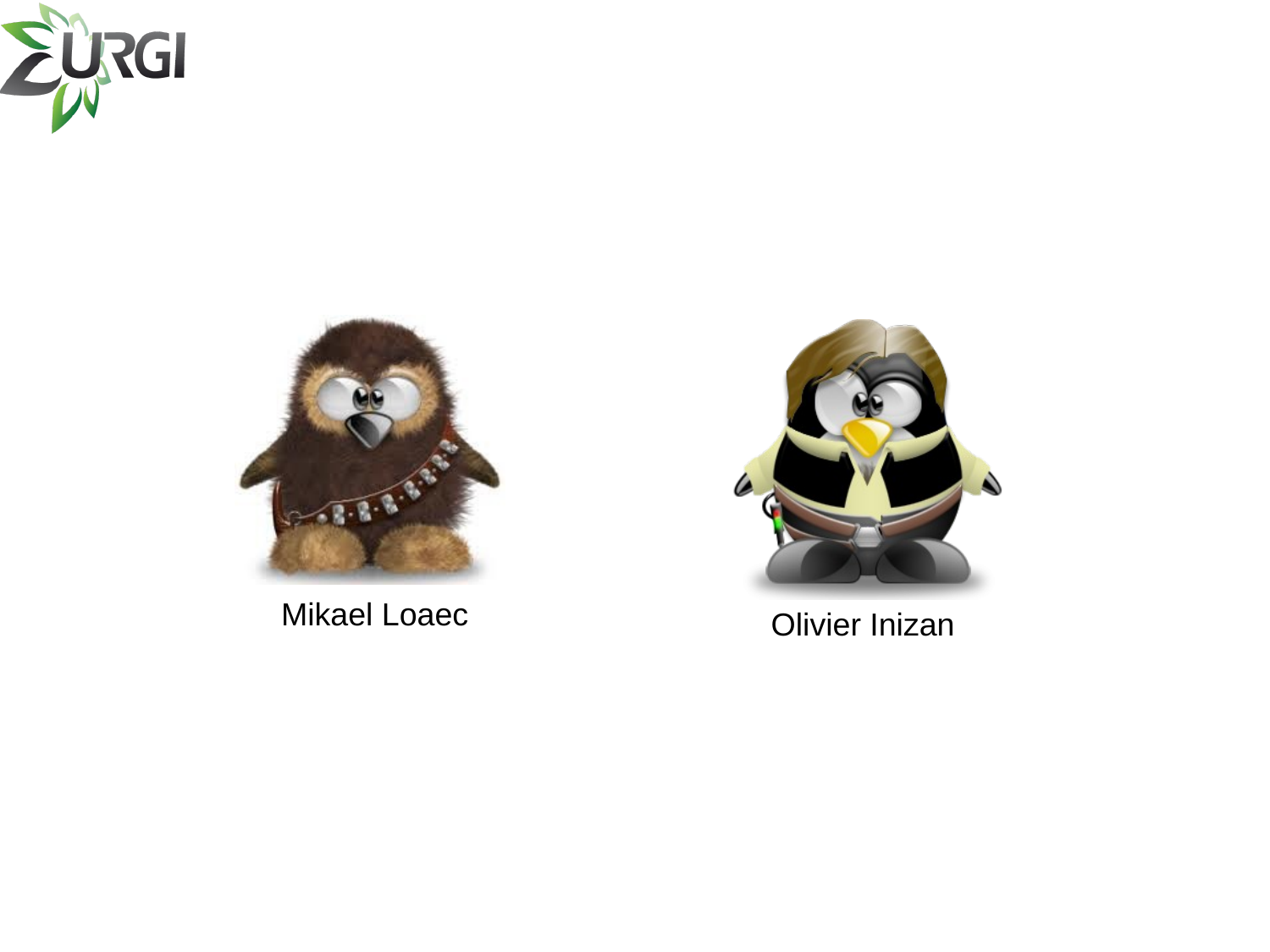

## GCC 2013 : DevOps

- Collaboration
- Infrastructure as a code
- Continuous Delivery



DevOps Ignition to reach Galaxy continu... from Galaxy Project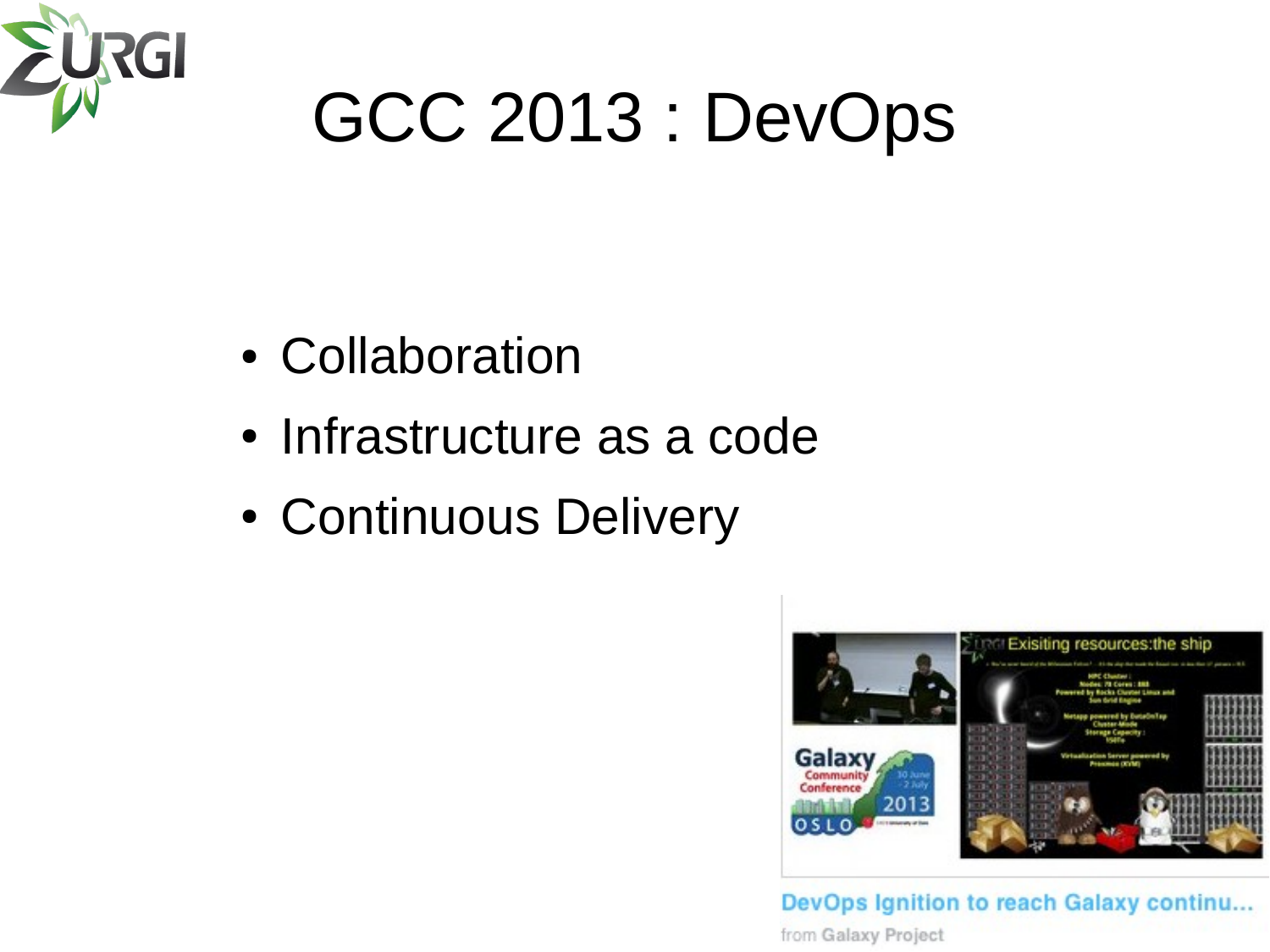



# DevOps

Collaboration

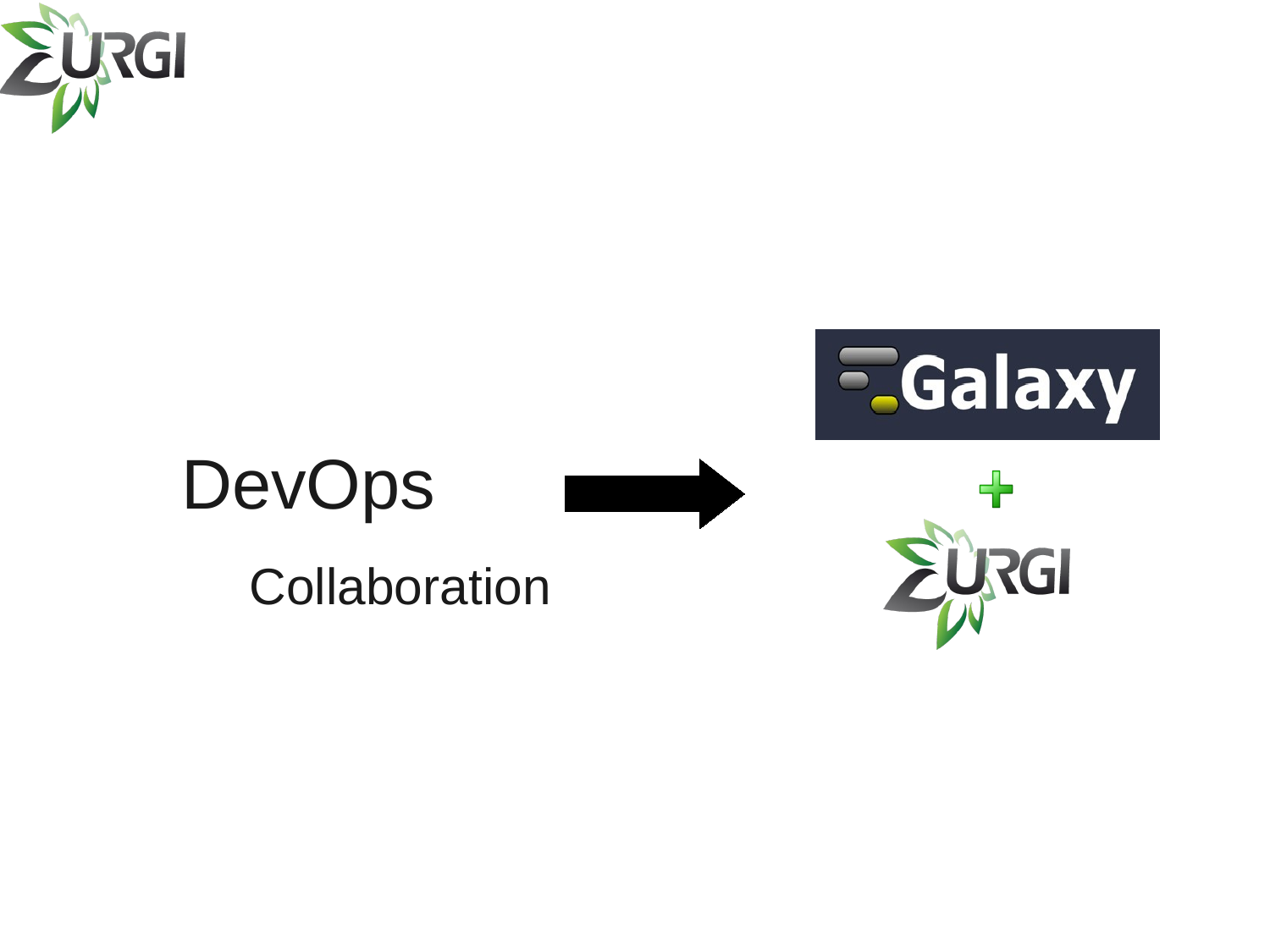

## DevOps : the other side

## Accessible

╇

Reproducible





Infrastructure as a code

Continuous Delivery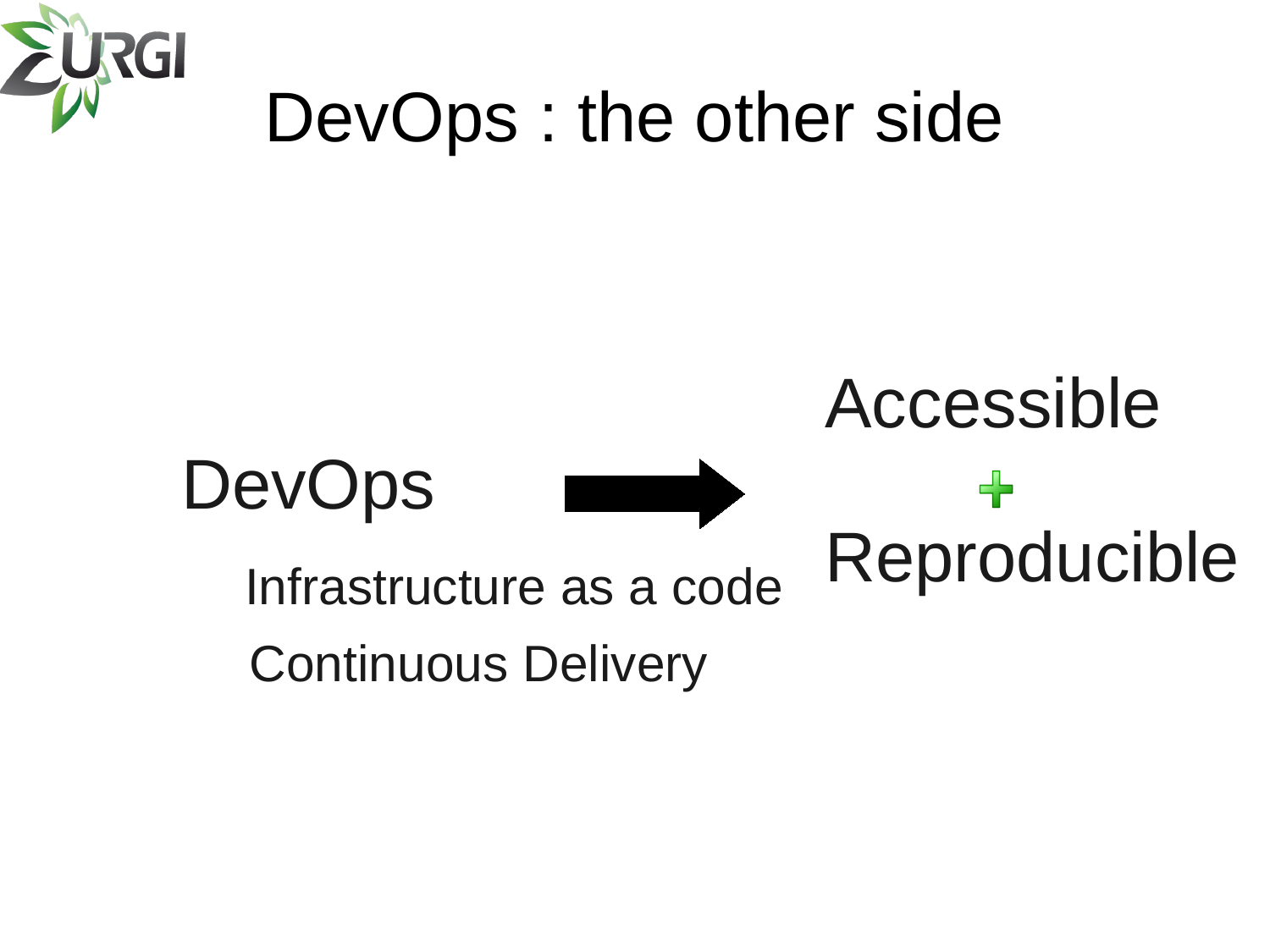

## **I**nfrastructure **A**s **A C**ode

- *Is it useful to manage an infrastructure supporting a Galaxy server as a software ?*
- $\bullet$  Tools  $==$  software
- Tools accessible with :
- At infrastructure level:



- Virtualization : the hardware becomes software
- $\Rightarrow$  Not only tools are accessible  $\ldots$  but the whole environment analysis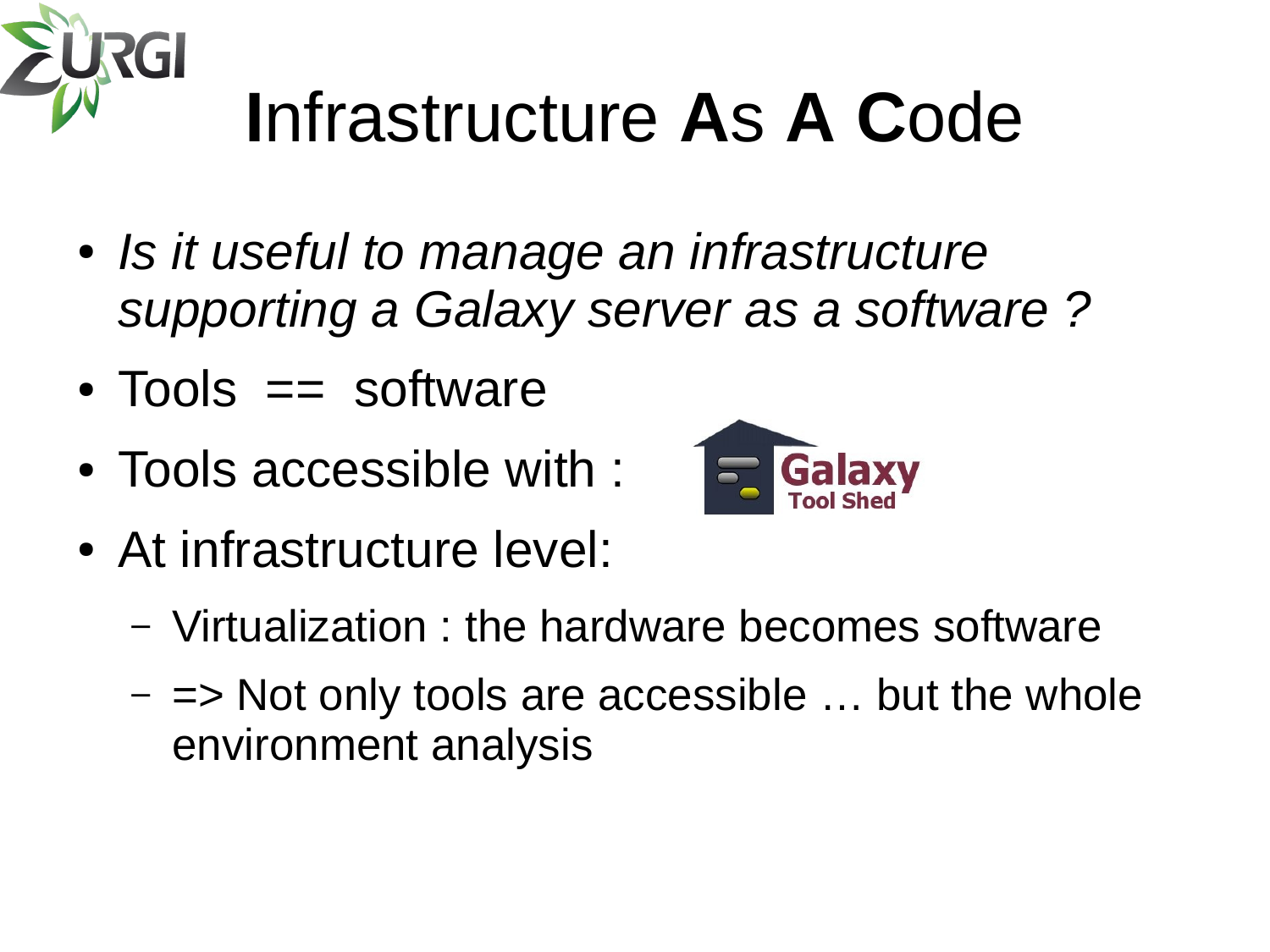

# **C**ontinuous **D**elivery

- *Is it useful to be able to build a galaxy server*  $\kappa$  at *any time » ?*
- At any time, maybe not
- But the ability to build the whole environment analysis ...
- or to rebuild it after the first analysis
- is a contribution to reproducibility
- $\bullet$   $\Rightarrow$  Automatic Delivery is more accurate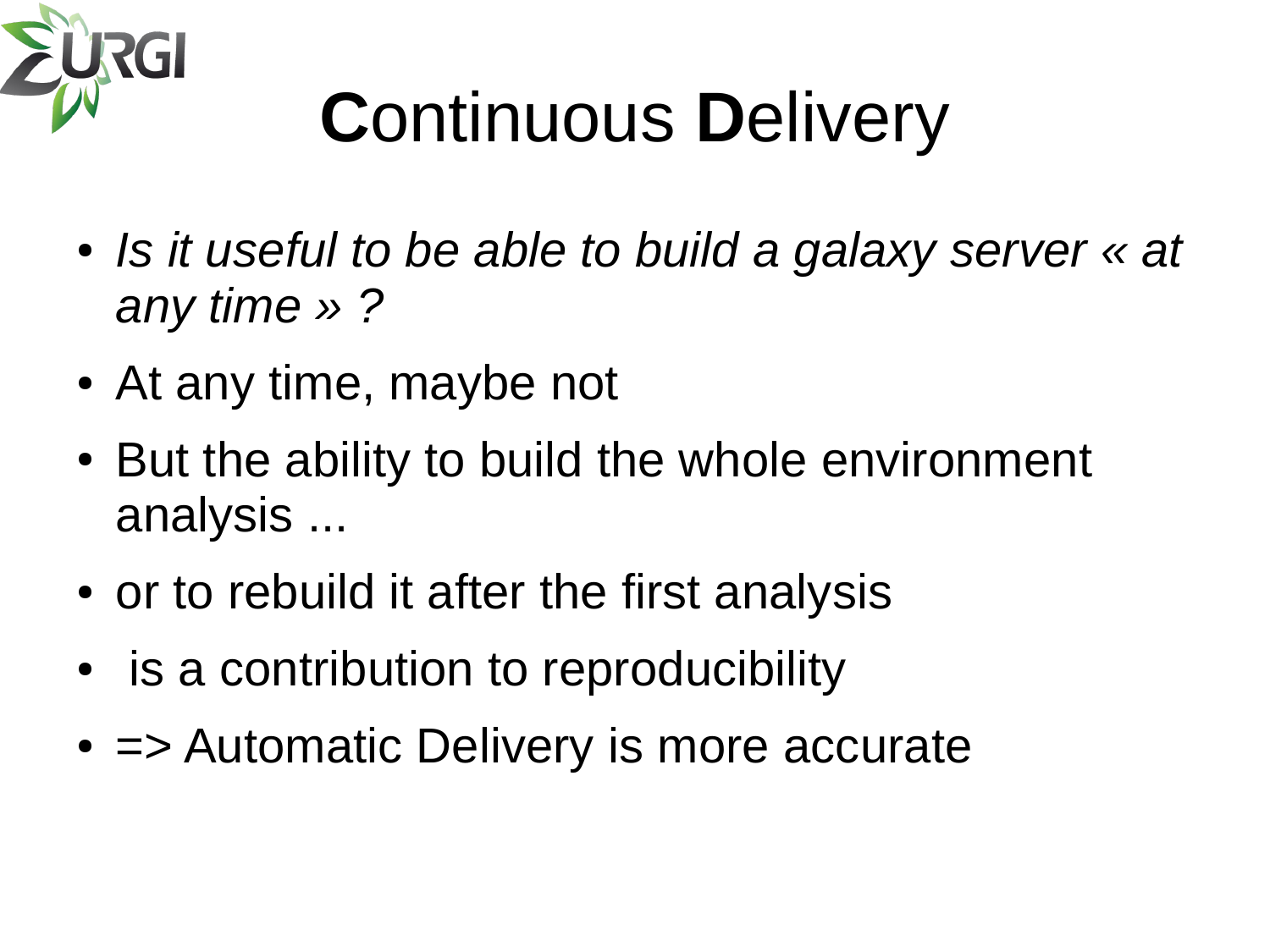

## Concepts rock but ...

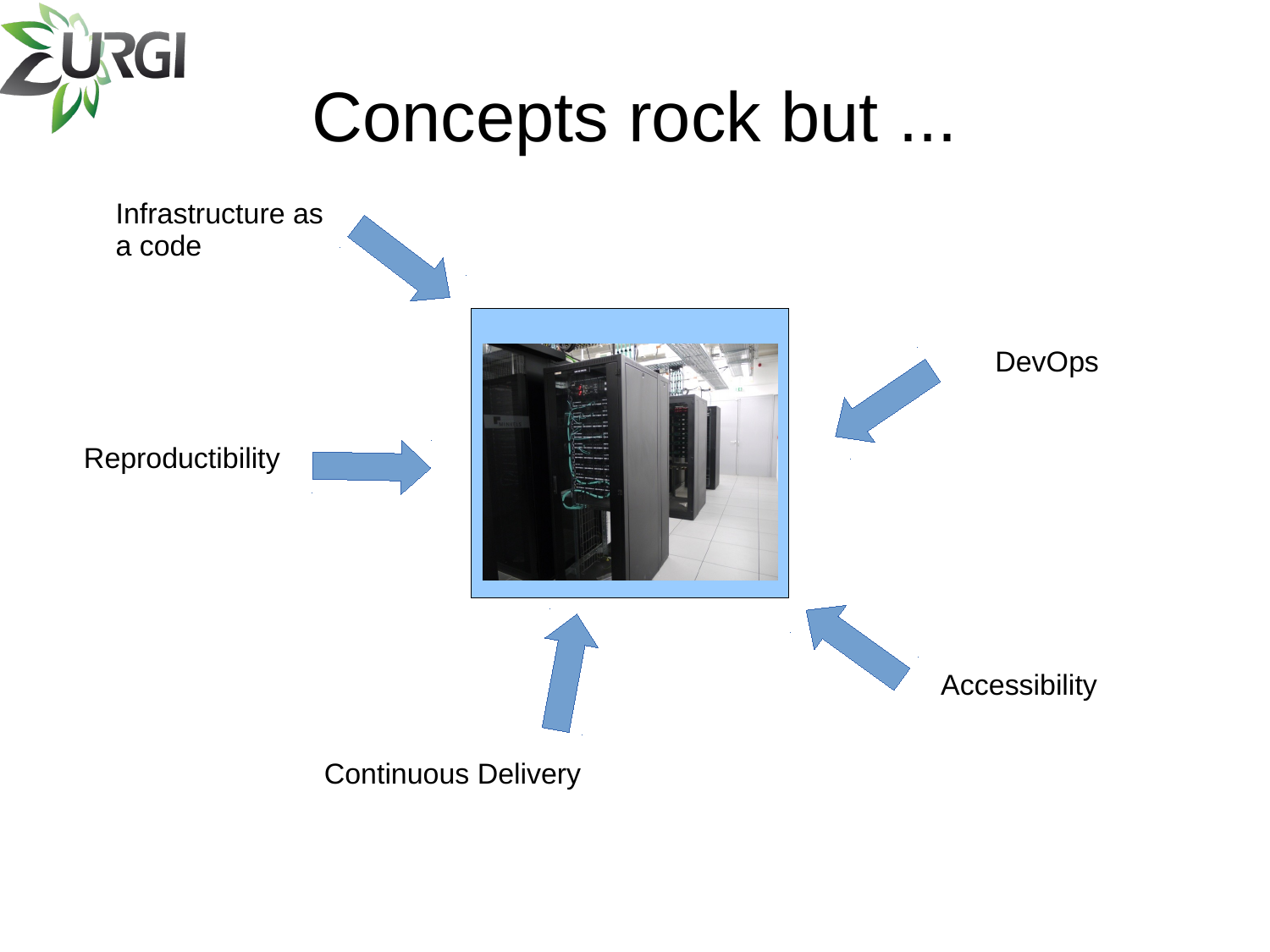

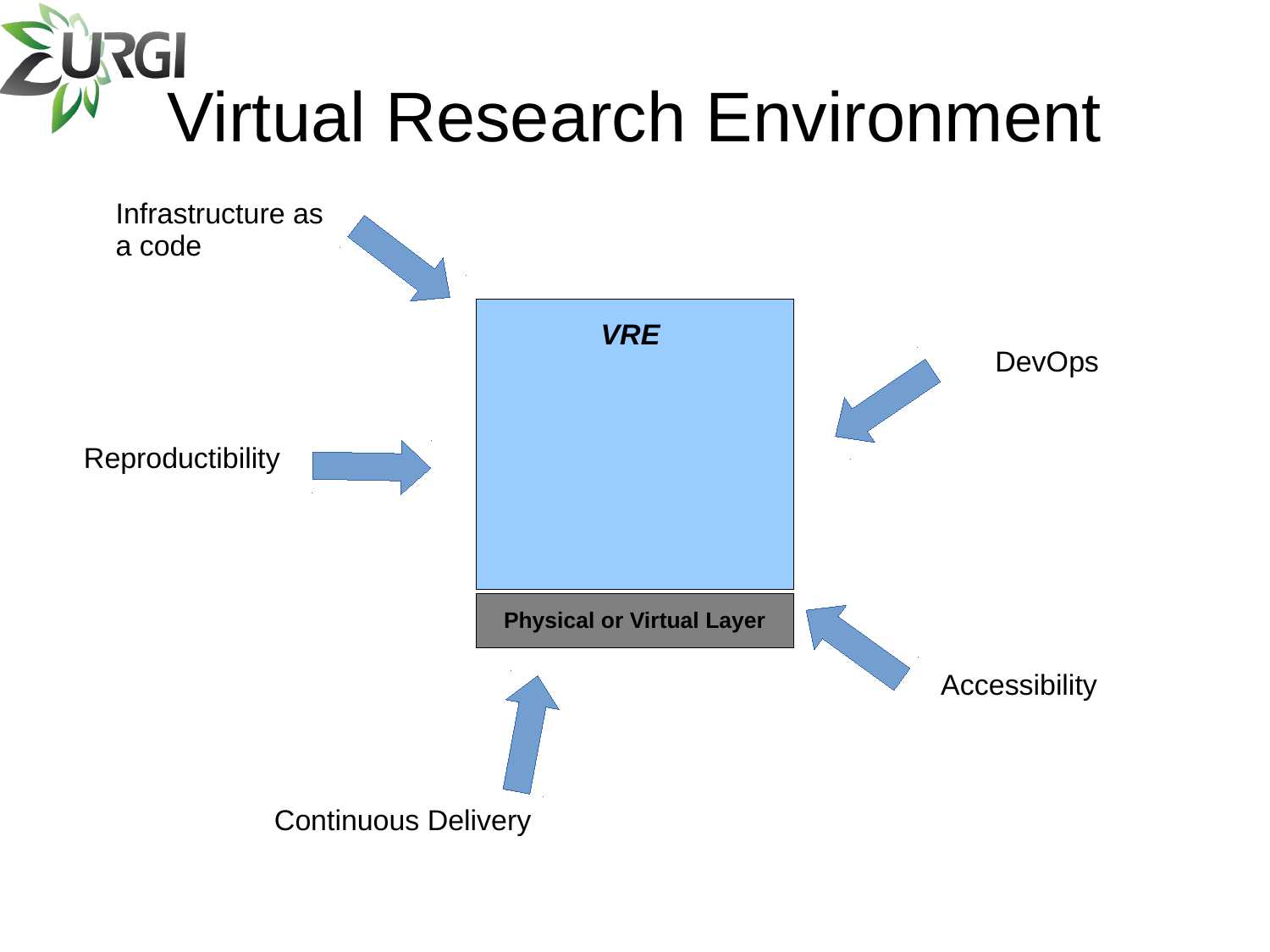## **URGI** Virtual Research Environment

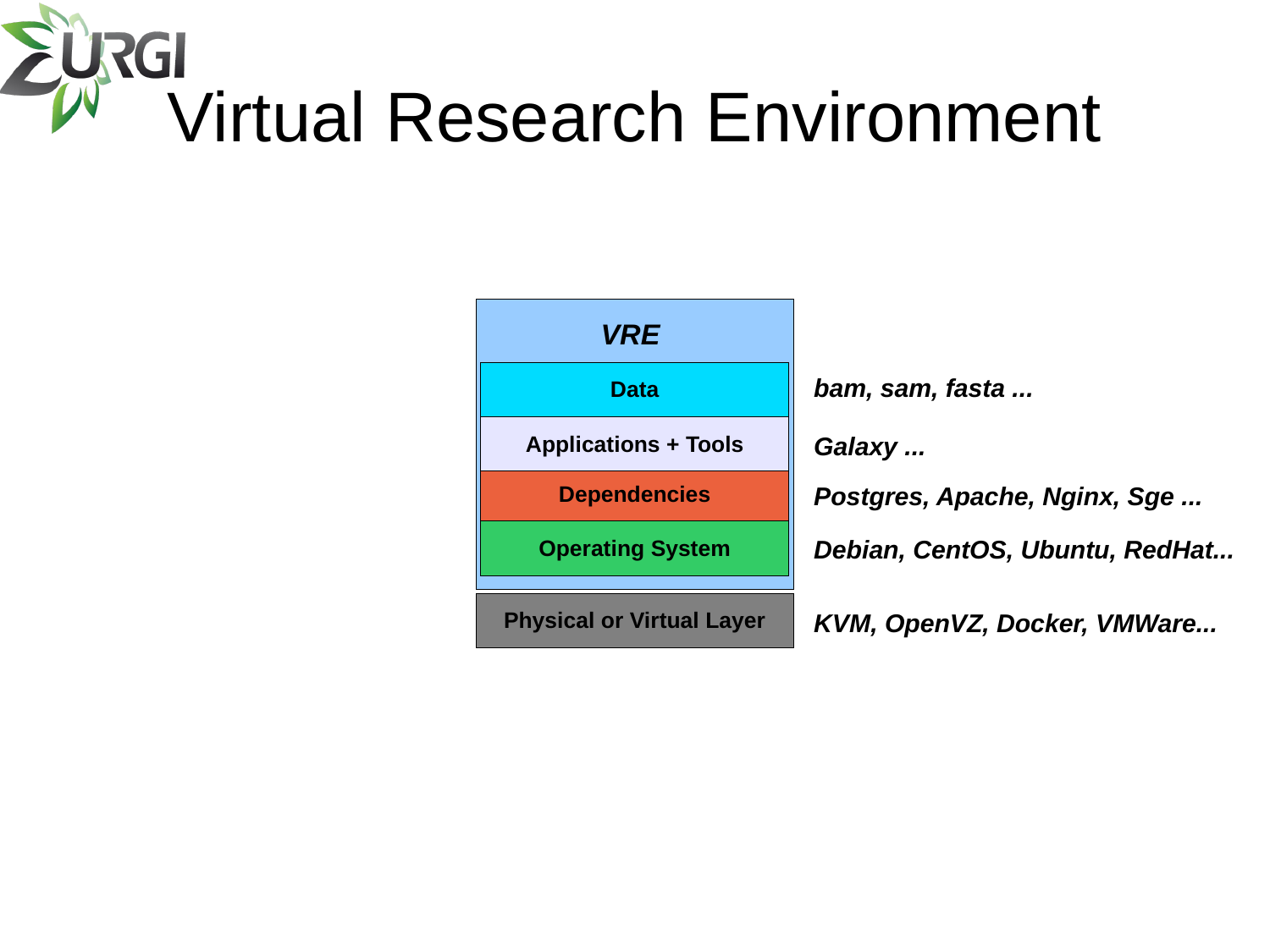

## Build it !



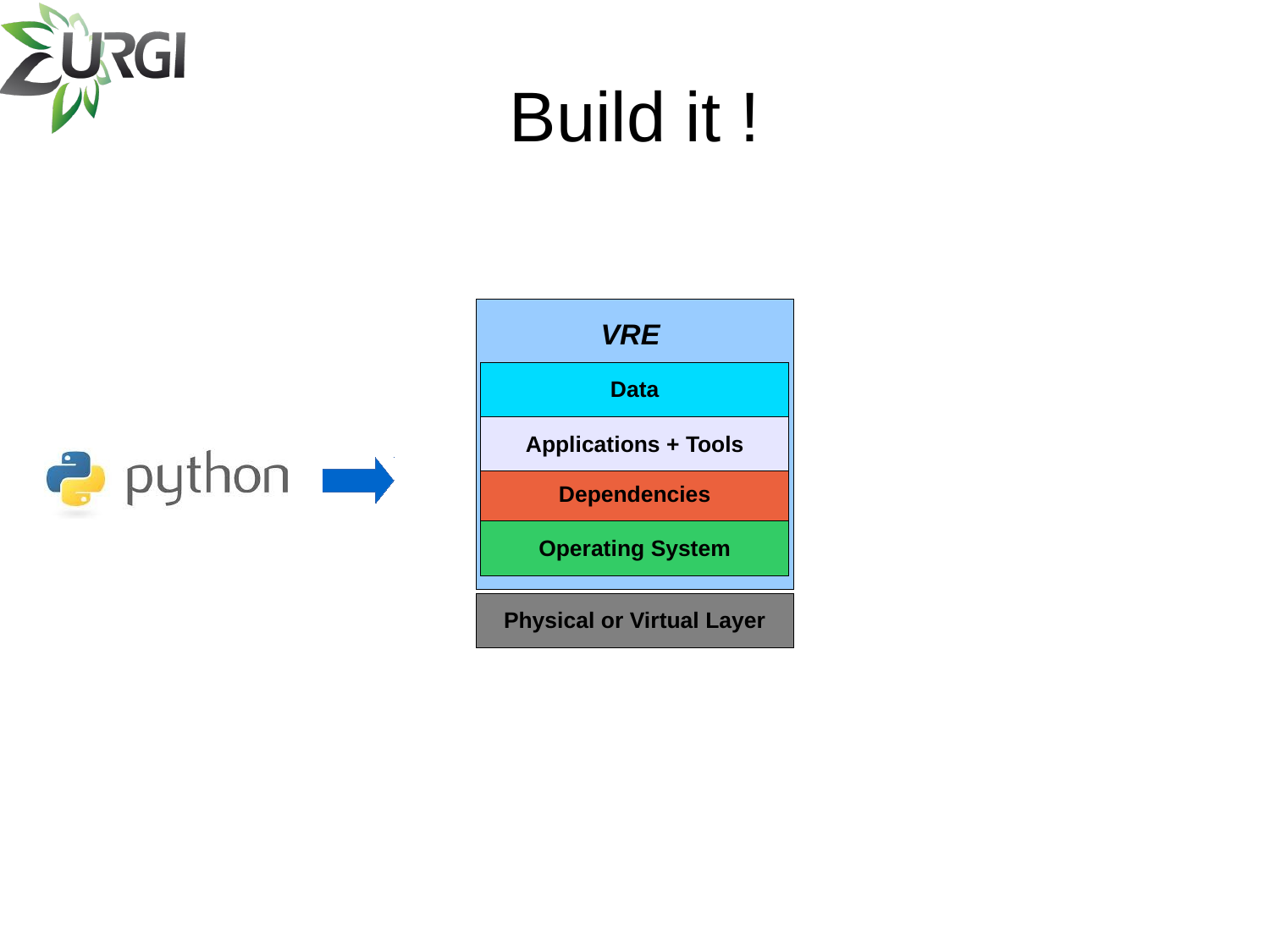

## Build it !



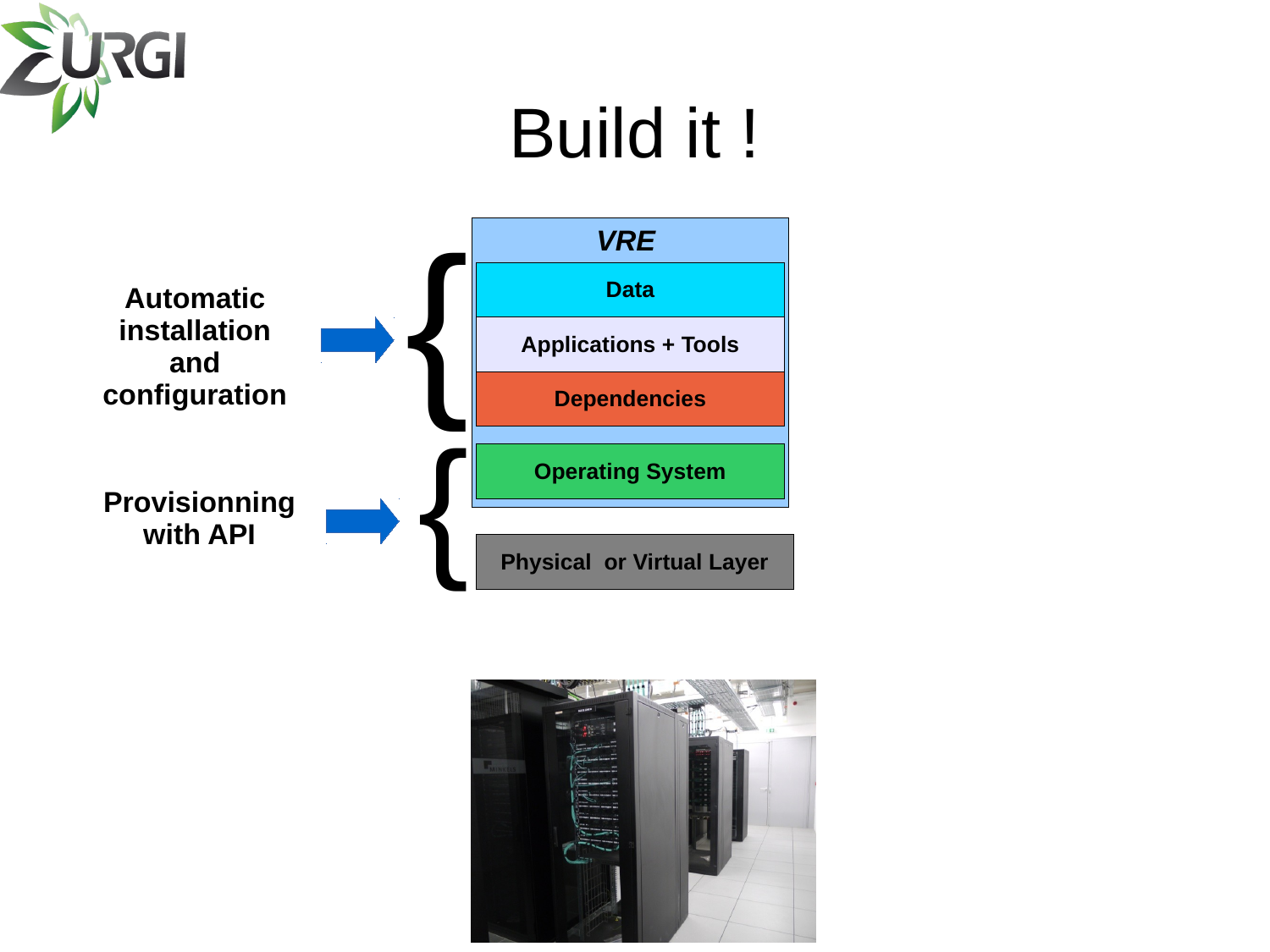

## Many solutions...



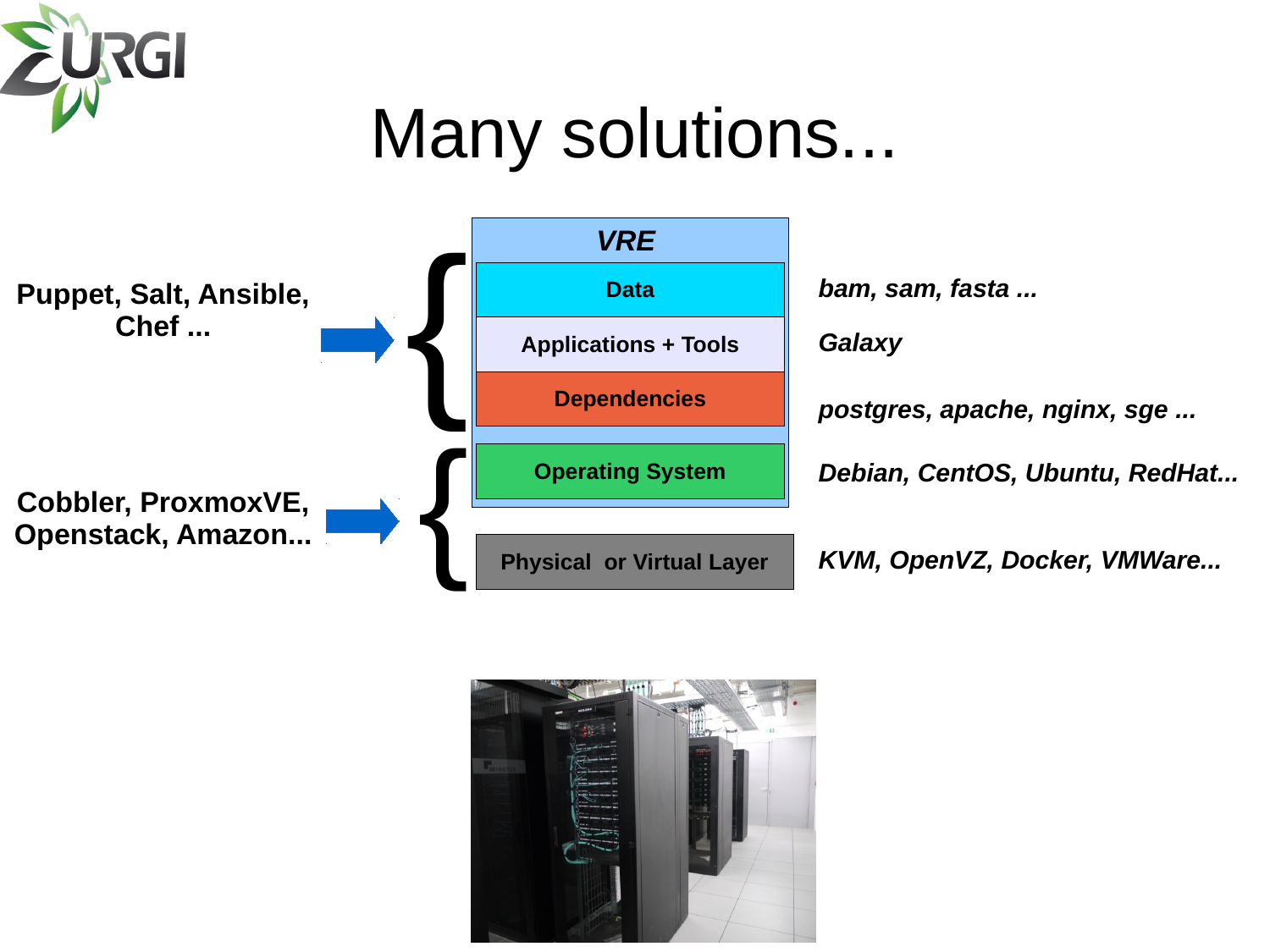

## In our Lab



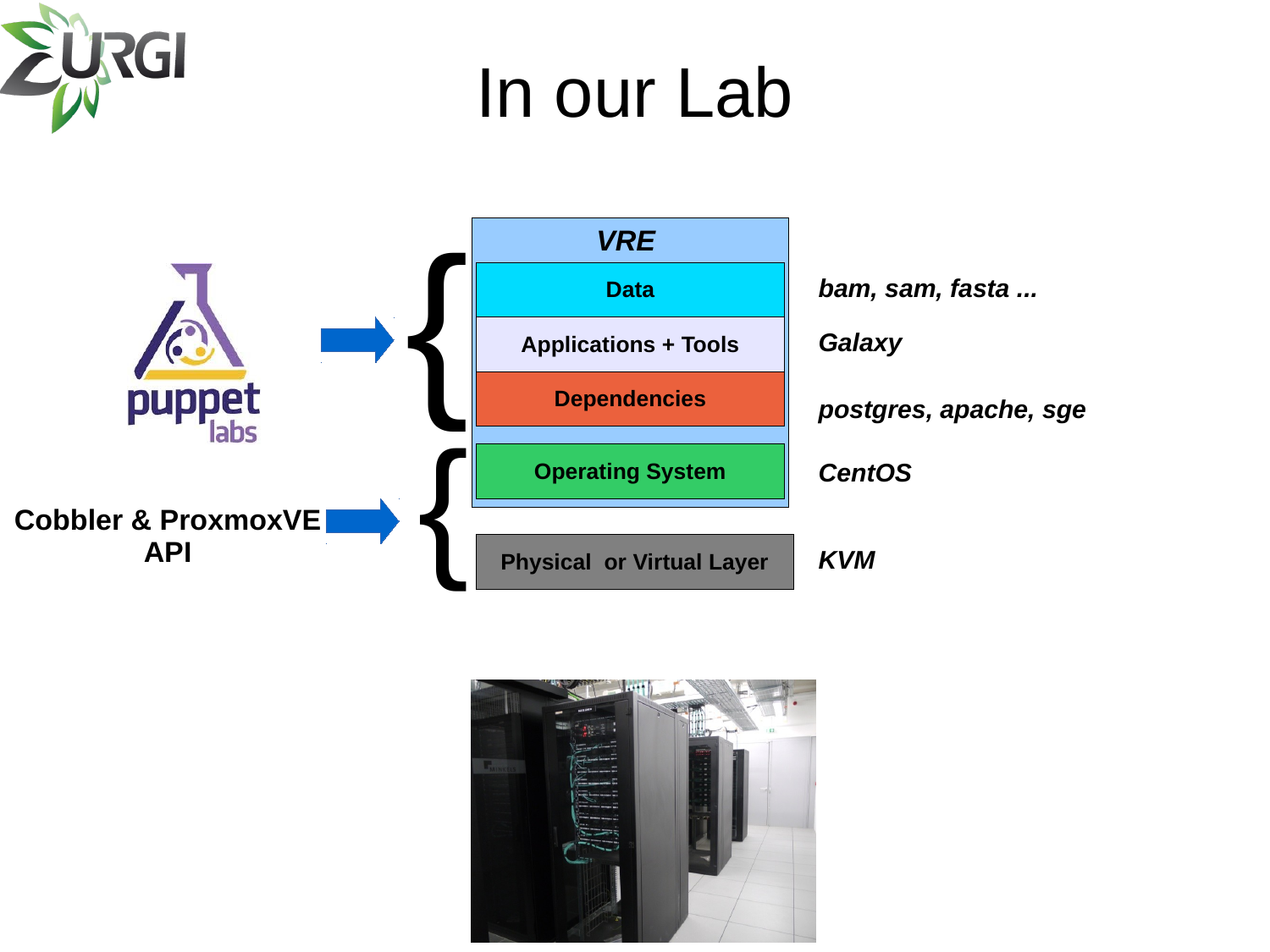

# What is Puppet ?

- A declarative language
- Stand alone or client-server mode
- Automate many repetitive tasks
- Package your code and share it on puppet forge



## Welcome to the Puppet Forge

A repository of modules written by our community for Puppet Open Source and Puppet Enterprise IT automation software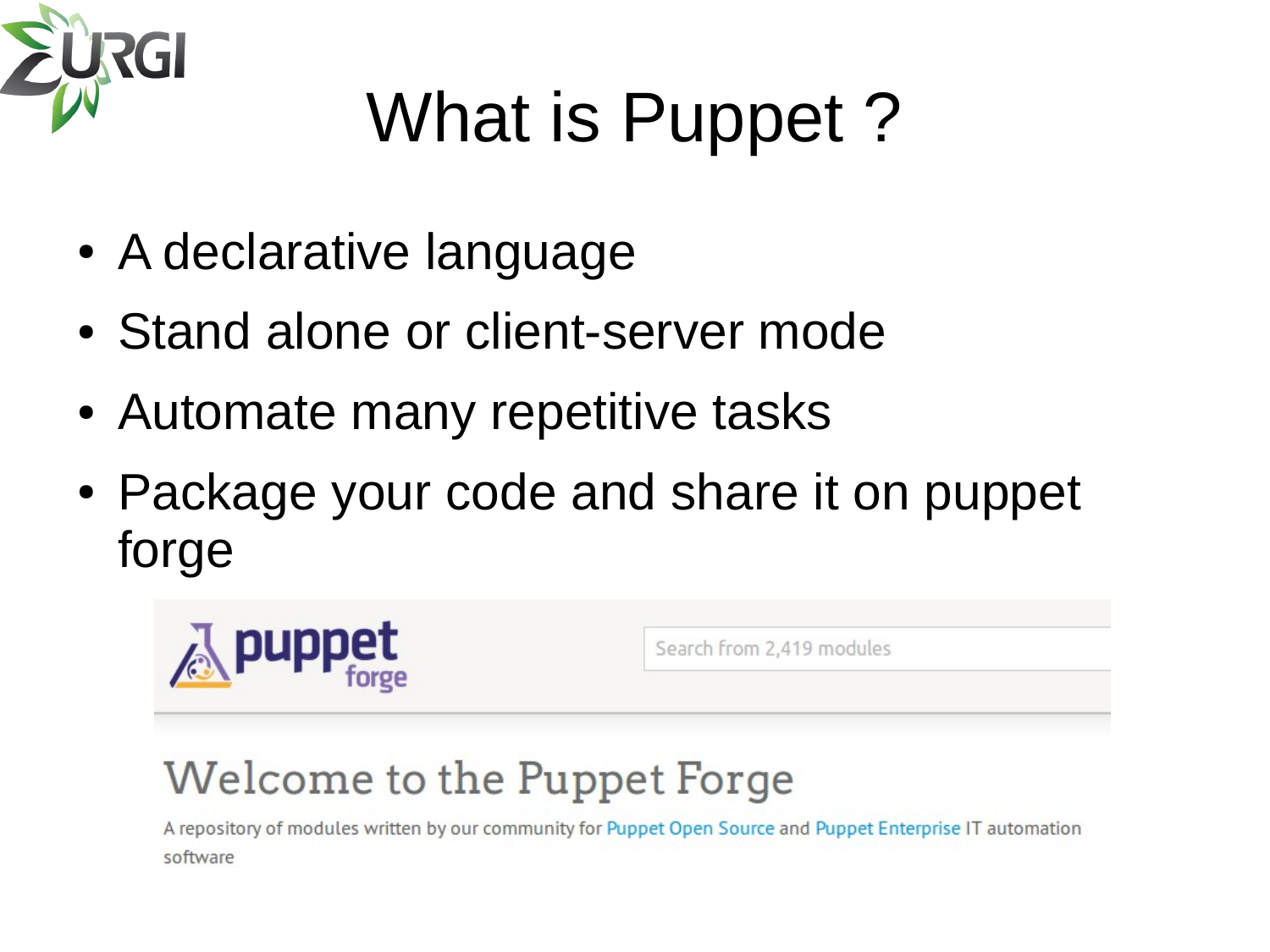

And now ...





### The story of Galaxy and Puppet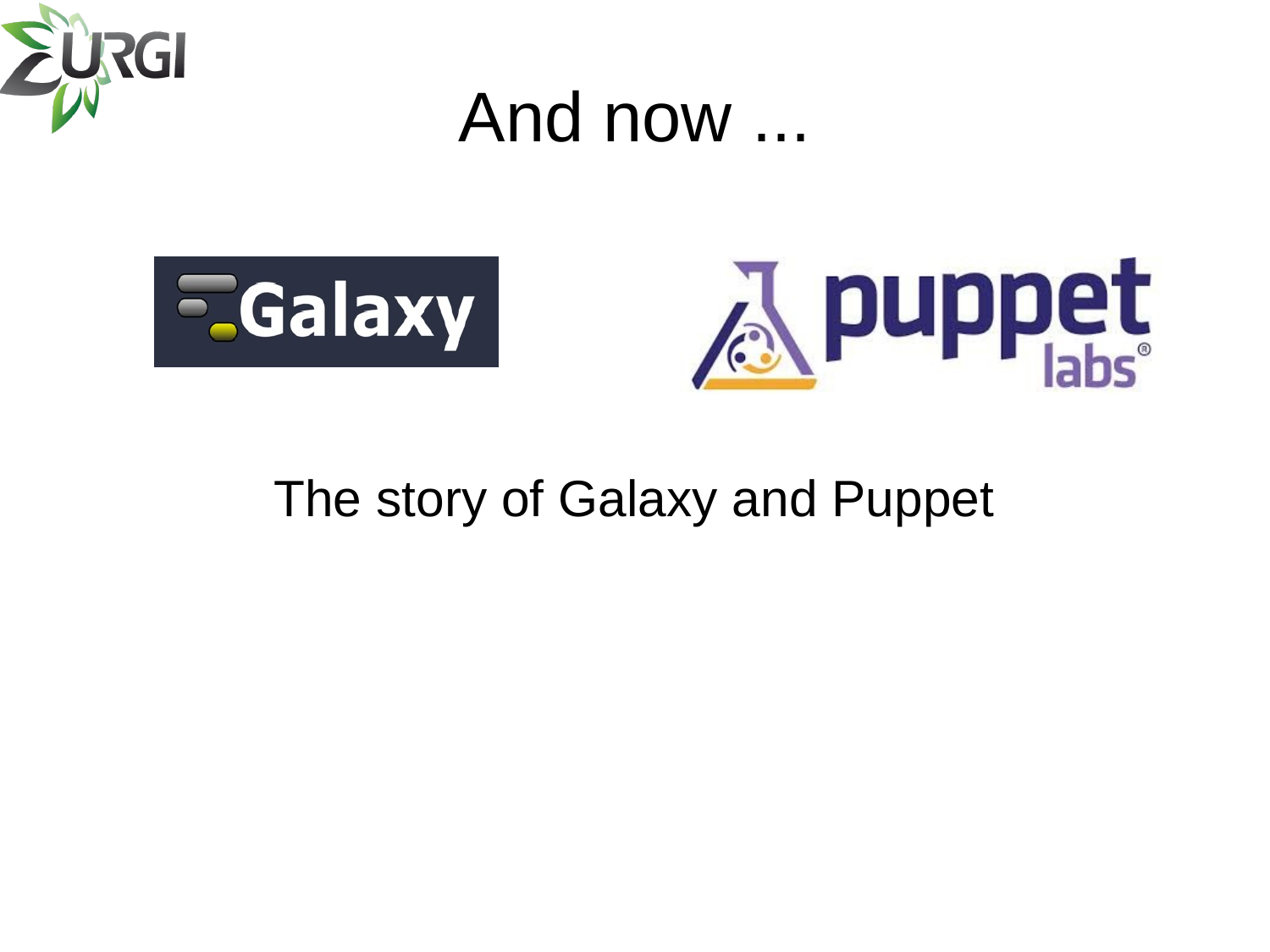# Once upon a time in France ...

- Two guys working on puppet module dedicated to Galaxy
- Installation and configuration of a basic instance
- Publication on the puppet forge



Olivier Inizan @OlivierInizan · 28 févr.

#usegalaxy @inra\_urgi A puppet module for a very basic galaxy server (use for development) : forge.puppetlabs.com /urgi/galaxy



urgi/galaxy

A module for a basic Galaxy installation. Galaxy is an open, web-based platform for accessible, reproducible, and transparent computational biomedical research.

107 downloads

Version 0.0.2 released Mar 20, 2014 | 65 downloads of this version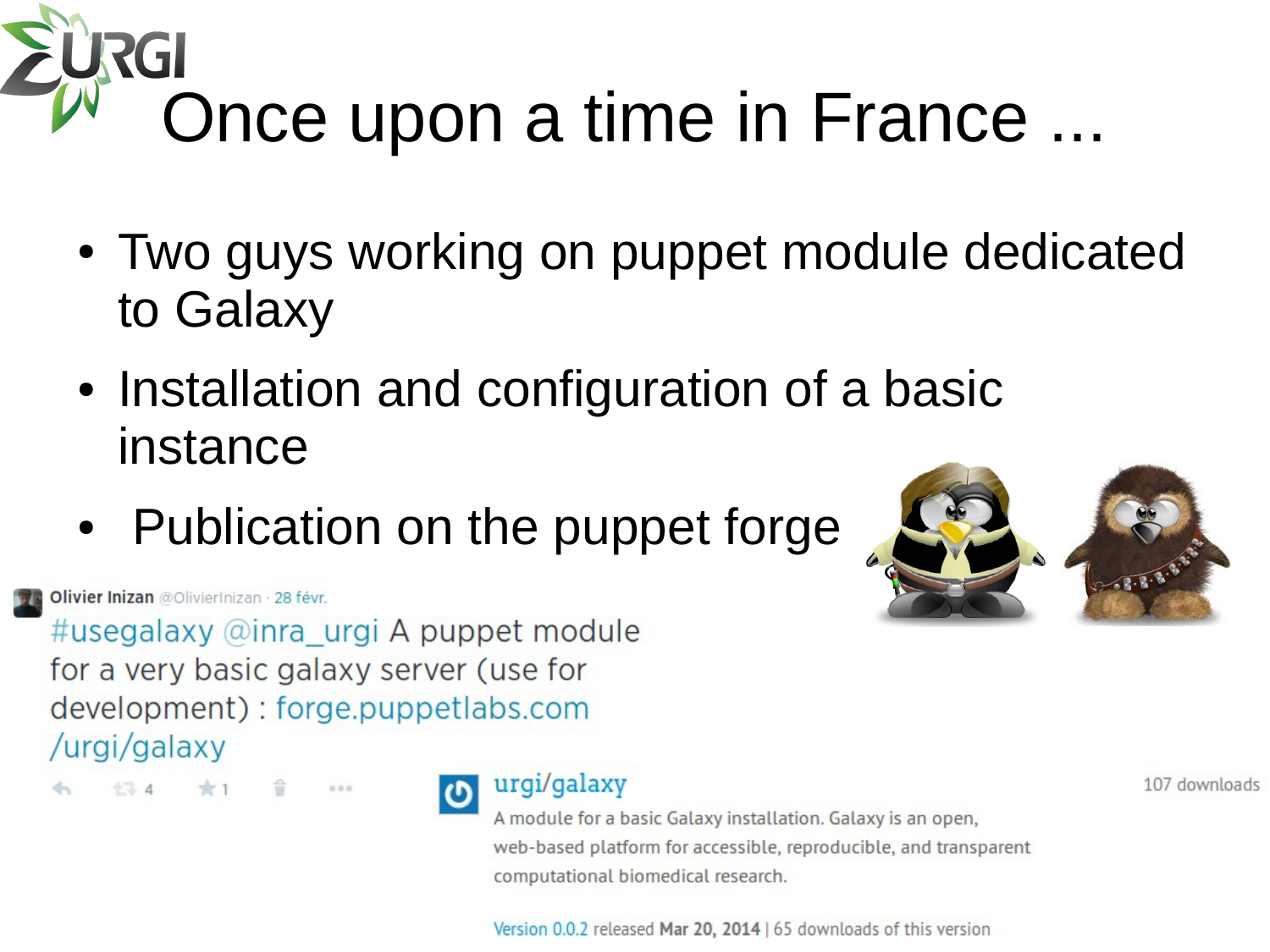

## Meanwhile in the Texas ...

[...] working on some puppet modules for managing galaxy [...]

[...] figured it woud be usefull to the communnity [...]



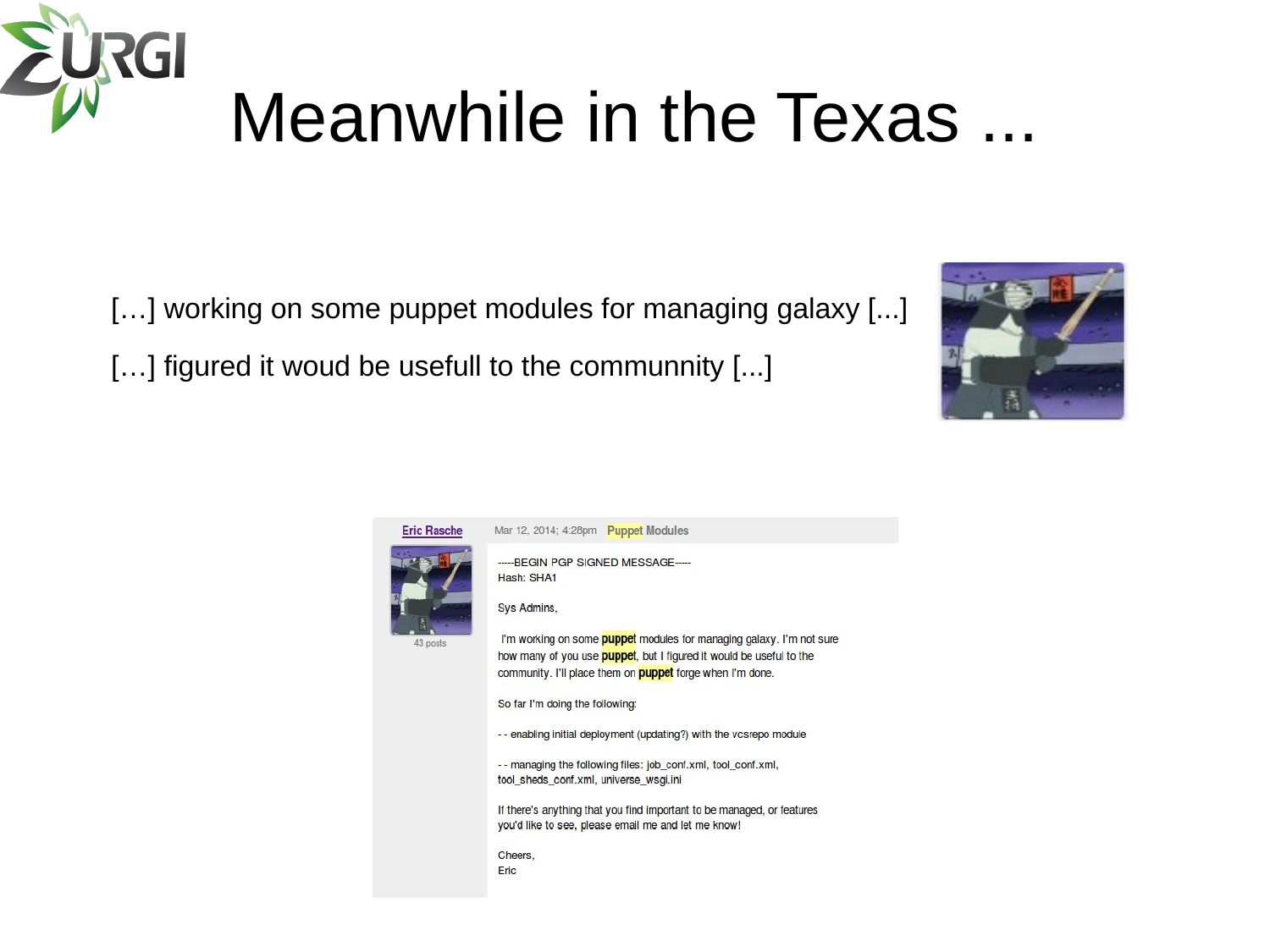

## And a project is born ...

|                                                                                      |                       |                   | 0-8-8-8-8 |              |
|--------------------------------------------------------------------------------------|-----------------------|-------------------|-----------|--------------|
| <b>E</b> Contributions                                                               | <b>E</b> Repositories | ה Public activity |           | Edit profile |
| <b>Popular repositories</b>                                                          |                       |                   |           |              |
| galaxy-roles-profiles<br>Contains roles and profiles for a Galaxy server management. |                       |                   |           | 1 會          |
| puppet-galaxy<br>Root repository for the puppet galaxy project.                      |                       |                   |           | 1 食          |

#### https://github.com/puppet-galaxy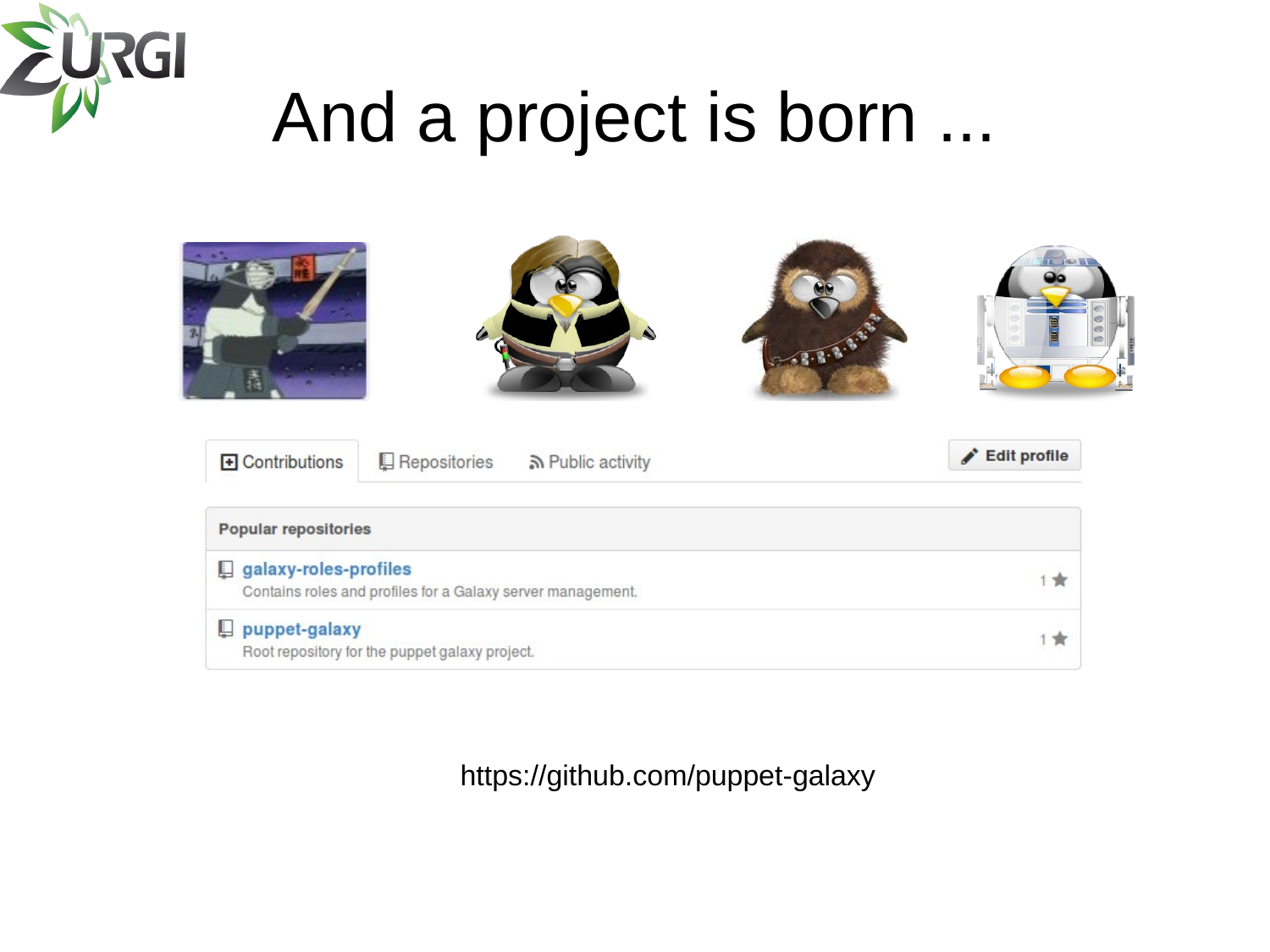

# Project design

- puppet-galaxy
	- Blocks for building a server
- galaxy-roles-profiles
	- Agregate building blocks in ready to use classes
	- Profile : a technology layer
	- Role : a complete server configuration
	- A role is composed by one or many profiles





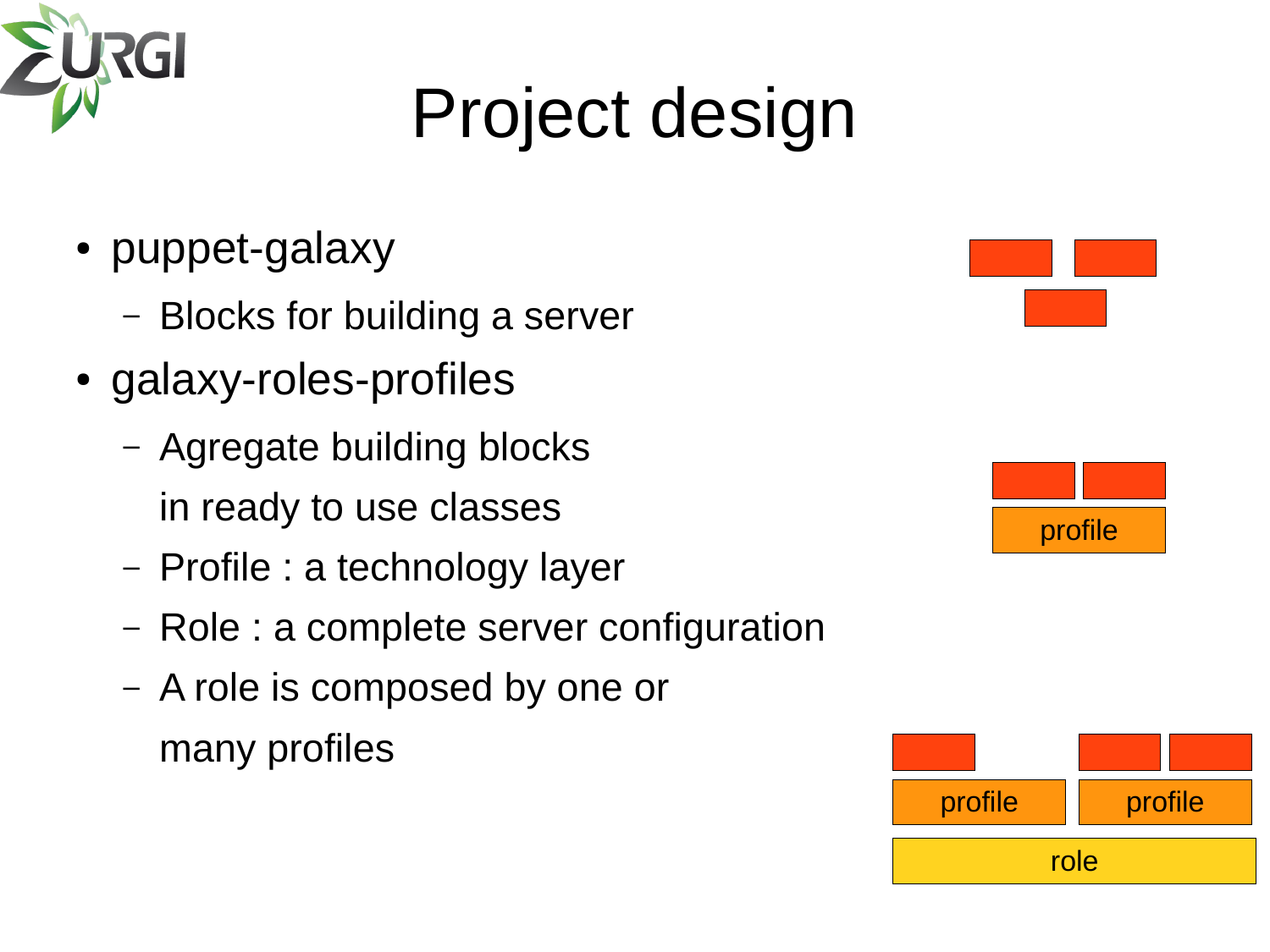

## Example : role multicore

### Scaling and Load Balancing

#### Contents

- 1. Web Server(s)  $\mathbf{1}$ .
	- 2. Job Handler(s)
	- 3. Remaining configuration options
- 2. Starting and Stopping
- 3. Proxy Server
	- 1. Apache
	- 2. nginx
- 4. Notes on legacy configurations

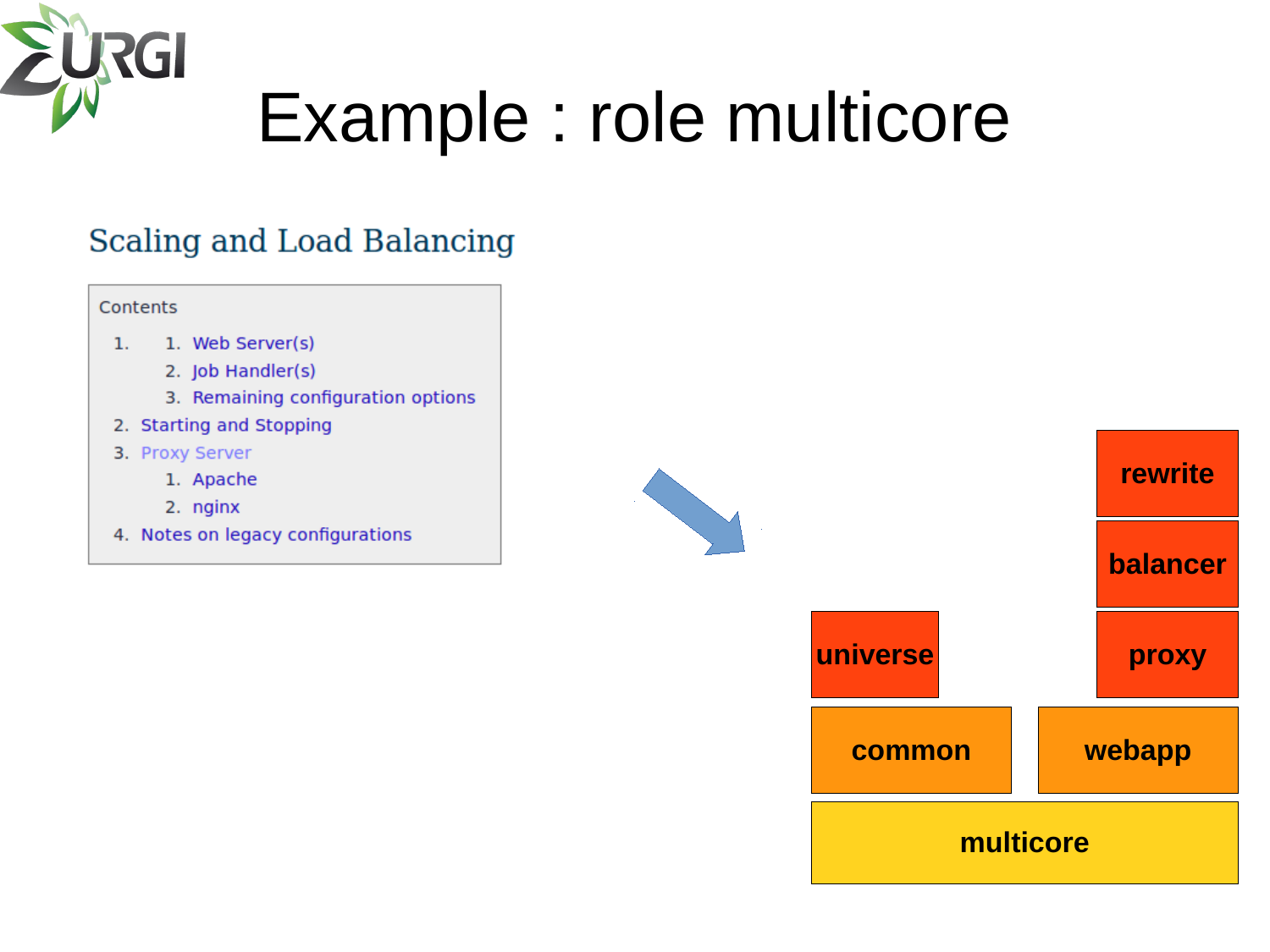## Want to break the wall between dev and ops ?



Beta Testers : <https://forge.puppetlabs.com/> Developpers: https://github.com/puppet-galaxy/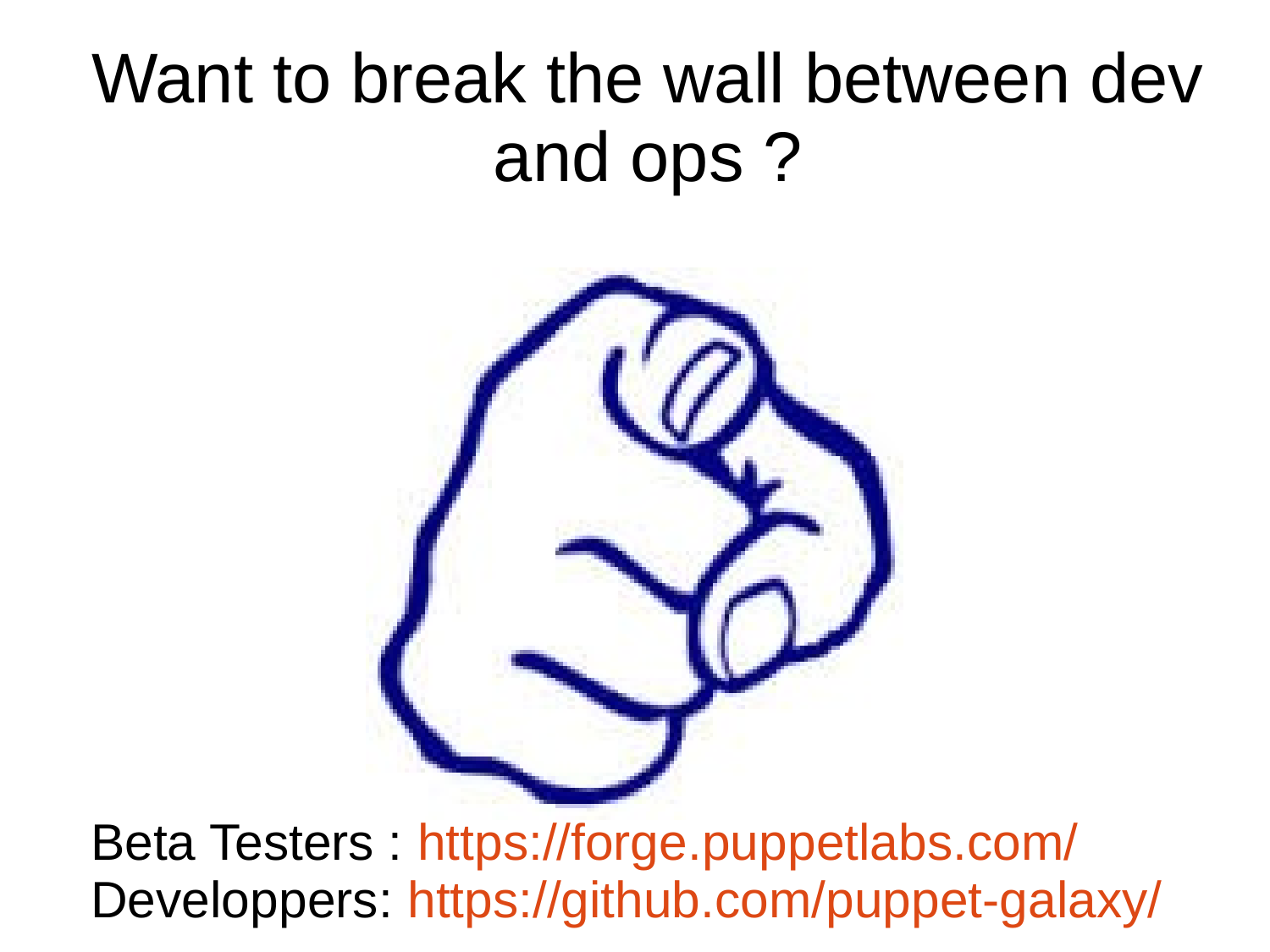



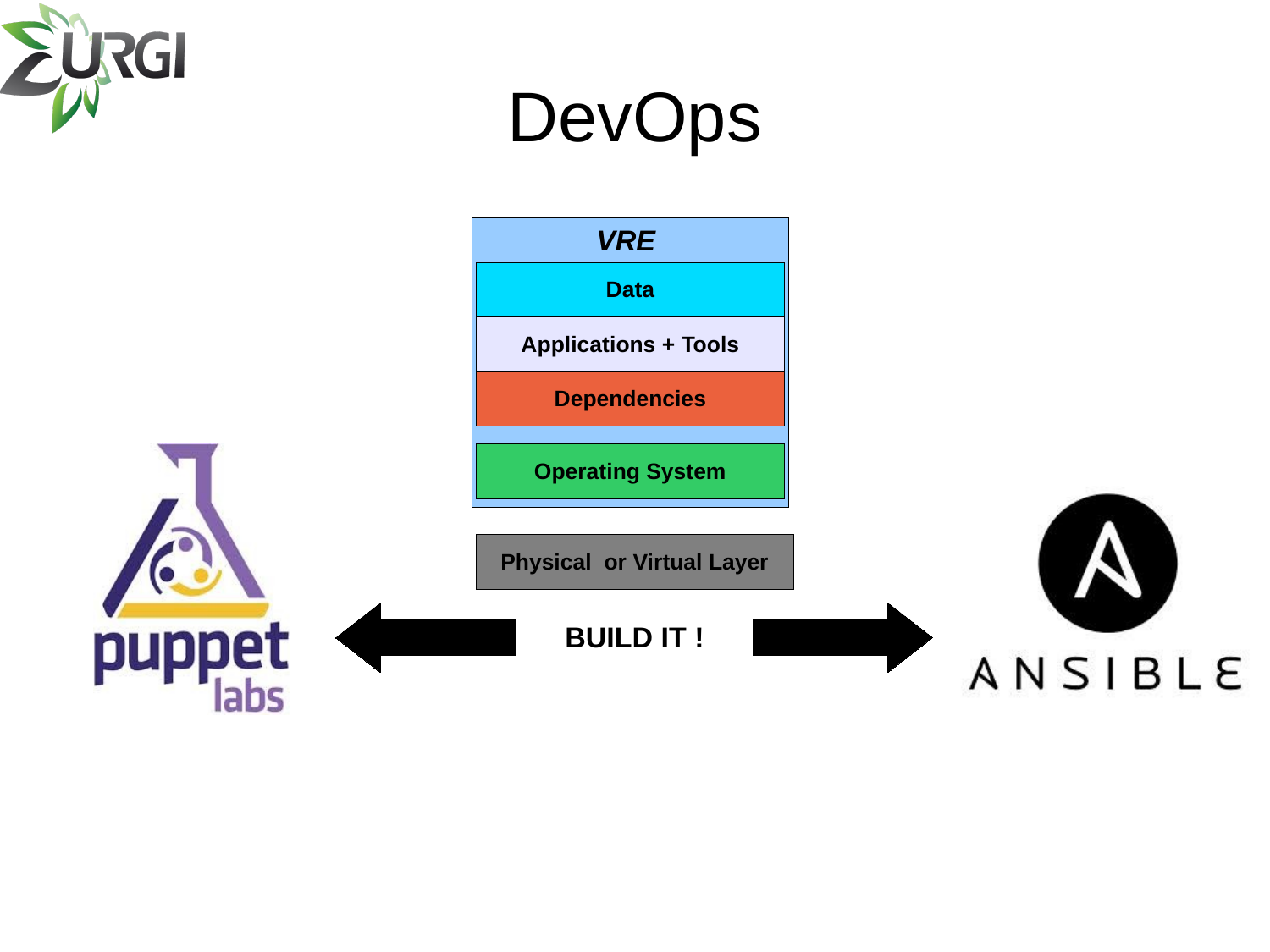

## DevOps





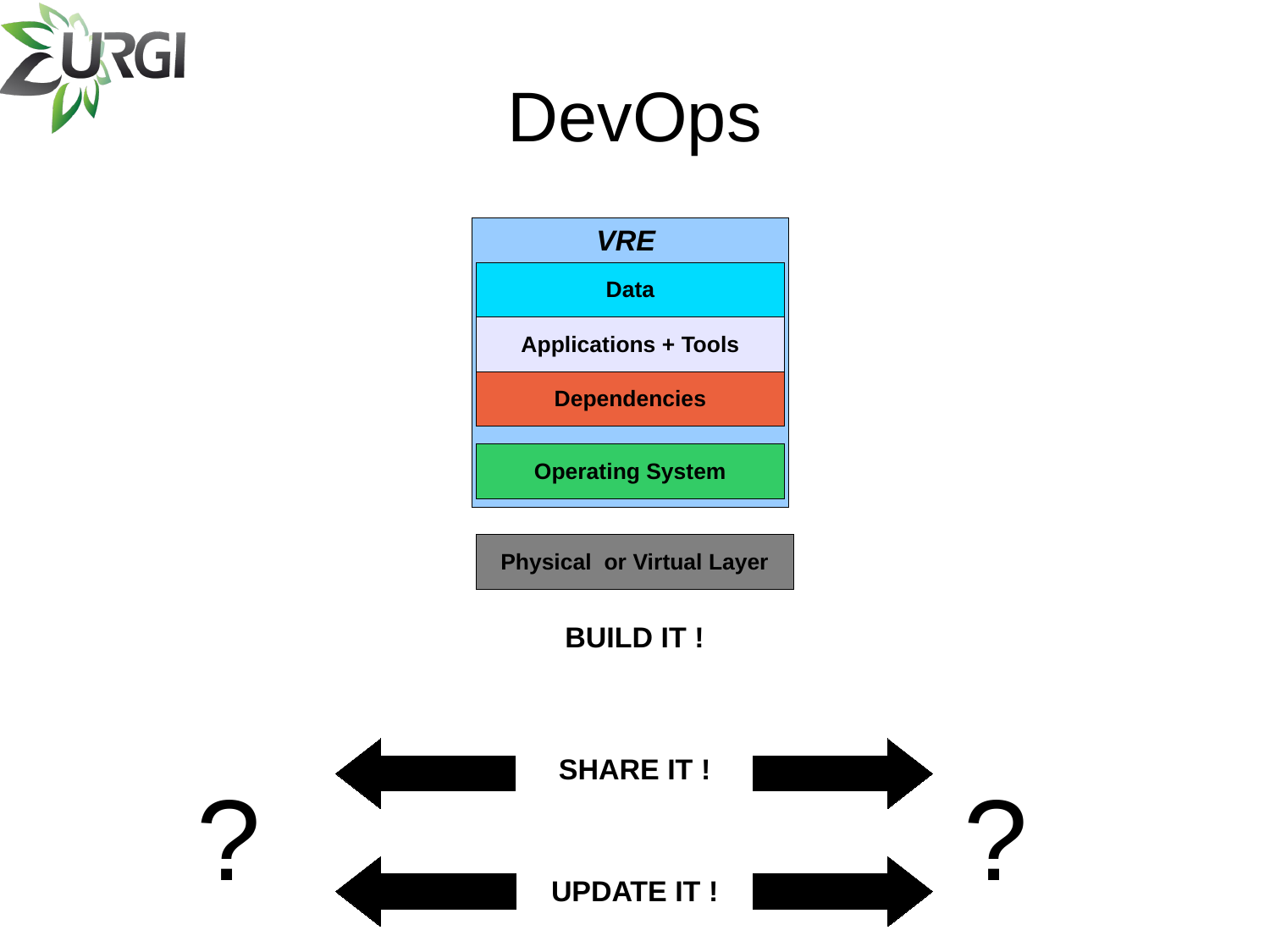

## Thank you